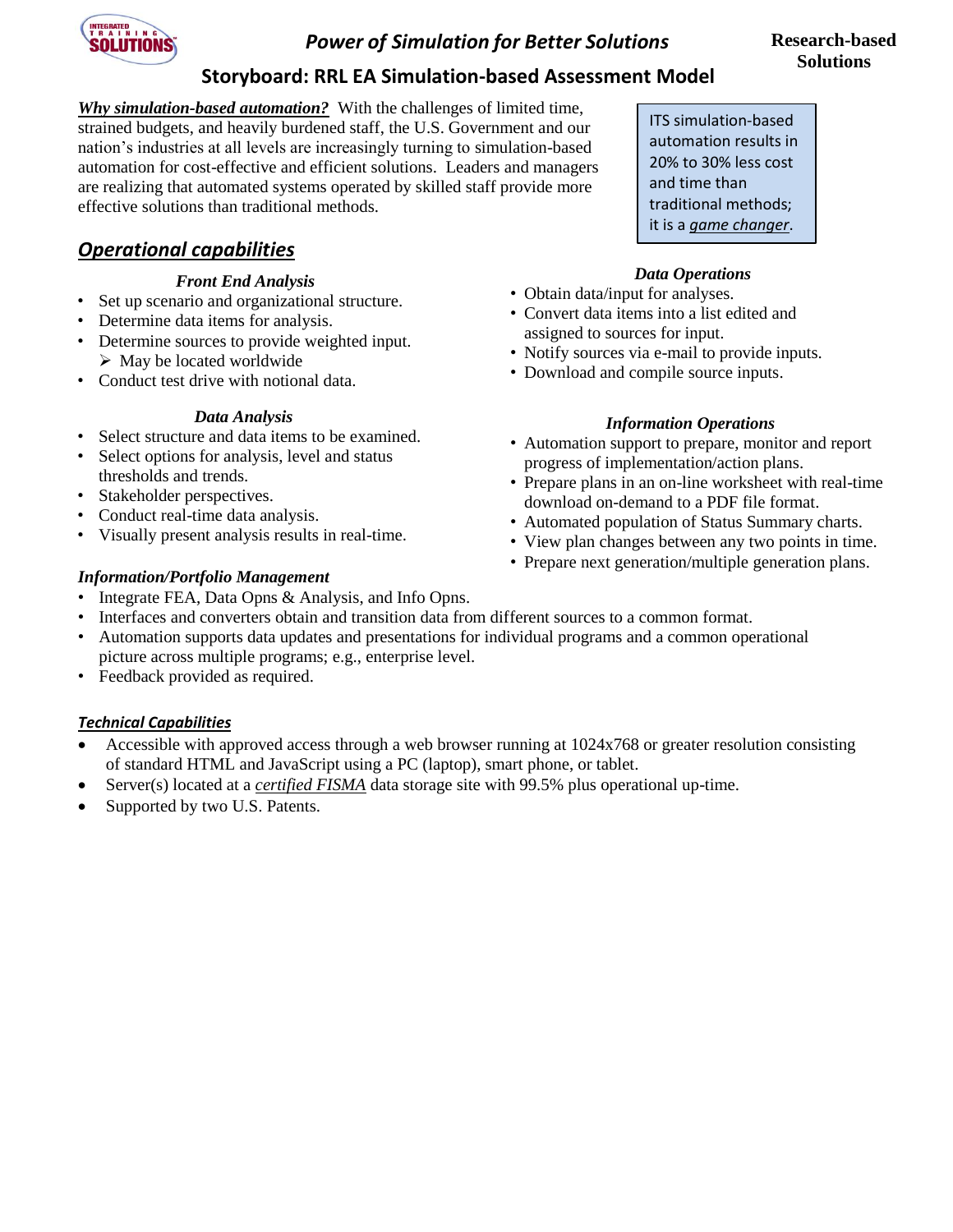

The figures and descriptions of the Storyboard are examples of screen shots of ITS simulation-based assessment model; other examples of screenshots are available.

**Figure 1** is a screen shot of the scenario for the CDR's USFF *Vision and Guidance for RRL* saved in the ITS simulation-based assessment model.

|                                                   | Sailor 2025 RRL Simulation Model | <b>Figure 1: RRL Vision and Guidance Assessment Model</b>                                                                                                                                                                                                                                                                                                                                                                                                                                                                                                                                                    |
|---------------------------------------------------|----------------------------------|--------------------------------------------------------------------------------------------------------------------------------------------------------------------------------------------------------------------------------------------------------------------------------------------------------------------------------------------------------------------------------------------------------------------------------------------------------------------------------------------------------------------------------------------------------------------------------------------------------------|
| New Scenario                                      | <b>Edit Scenario</b>             | New Entry<br><b>Delete Scenario</b>                                                                                                                                                                                                                                                                                                                                                                                                                                                                                                                                                                          |
|                                                   |                                  | Search:                                                                                                                                                                                                                                                                                                                                                                                                                                                                                                                                                                                                      |
| <b>Entry</b>                                      |                                  | <b>Description</b>                                                                                                                                                                                                                                                                                                                                                                                                                                                                                                                                                                                           |
| <b>Vision</b>                                     |                                  | The long-term vision for Ready Relevant Learning includes the preservation of current approaches to training where it makes sense to do<br>so, while also driving a significant evolution in our approach to Sailor development that is deeply rooted in the science of learning. This<br>evolution will include the development of a training ecosystem that makes training as relevant and accessible as possible, in order to<br>increase the readiness of Sailors to perform at the highest levels of proficiency in their current roles, while also preparing them for future<br>roles and assignments. |
| Goal                                              |                                  | The goal of RRL is to provide the right training at the right time in the right way. To accomplish this, we will develop a career-long learning<br>continuum for every Sailor, modernize training to maximize impact and relevance, and accelerate our processes for delivering new<br>training to the Fleet. Achievnig this goalwill transform our industrial-era, conveyer-belt training model into a modern one, with content that<br>meets Fleet- validated learning needs, in order to improve Sailor performance and enhance mission readiness.                                                        |
| <b>Key Elements</b>                               |                                  | RRL is a holistic approach to reimagining how the Navy trains its Sailors, representing a significant change from the ways Sailors have<br>been trained in the past. Specifically, RRL will change (1) when we provide training, (2) how we deliver training, and (3) how we keep that<br>training as relevant as possible to the real-world needs of the Fleet.                                                                                                                                                                                                                                             |
| Line of Effort 1                                  |                                  | CAREER-LONG LEARNING CONTINUUM: Sailors will only receive training that is appropriate for the jobs and duties they will perform in<br>the first two years of their first tour. Then, follow-on training will be provided at later points in their careers when they will be expected to<br>apply new knowledge and skills.                                                                                                                                                                                                                                                                                  |
| Line of Effort 2                                  |                                  | MODERN DELIVERY AT THE POINT OF NEED: RRL will change how training is delivered to Sailors by taking advantage of emerging<br>learning technologies to allow Sailors to receive training more efficiently, whether at the waterfront or aboard their operational units. These<br>training solutions will make training more efficient by minimizing the need to return multiple times to a brick-and-mortar schoolhouse.                                                                                                                                                                                     |
| Line of Effort 3                                  |                                  | INTEGRATED CONTENT DEVELOPMENT: Align and standardize Resource Sponsor and Program Office processes related to training<br>development and delivery to (1) significantly reduce the cost associated with content development, (2) significantly decrease the time it<br>takes to get the most relevant training to the Fleet, and (3) establish a Rapid, Responsive Content Control authority to drive continual<br>improvement in the relevance of training content and the methods by which training is delivered to the Fleet.                                                                            |
| Stop the Bleeding                                 |                                  | Having better insight into the talent and skills of Sailors coming into the Fleet, but also recognizing that training from boot camp all the way<br>to the Fleet and beyond has to fundamentally change in order to stanch the outflow of resources due to pipeline inefficiencies.                                                                                                                                                                                                                                                                                                                          |
| Meet Rapidly Changing<br>Warfighting Requirements |                                  | Transform legacy training architecture into an agile continuum of learning that supports the increasingly complex needs of our Sailors and<br>the Fleet                                                                                                                                                                                                                                                                                                                                                                                                                                                      |
| Align Training with Deckplate<br><b>Needs</b>     |                                  | Provide training opportunities delivered at the point of need, when and where a Sailor is ready to learn.                                                                                                                                                                                                                                                                                                                                                                                                                                                                                                    |
| Create a Modernized<br>Learning Continuum         |                                  | Concept of taking our learning, determining what is most important at what milestone in a Sailor's career, analyzing how best to deliver<br>that training, and then delivering it as close as possible to the point of need                                                                                                                                                                                                                                                                                                                                                                                  |
| U.S. Fleet Forces Command                         |                                  | USFF N00 is the Executive Agent (EA) and supported commander for the Ready Relevant Learning (RRL) pillar of Sailor 2025                                                                                                                                                                                                                                                                                                                                                                                                                                                                                     |
| Fleet Commanders'<br>Readiness Council (FCRC)     |                                  | Fleet Commanders, OPNAV staff, Type Commanders (TYCOMs), and System Commanders (SYSCOMs) who develop integrated<br>solutions to Fleet-wide issues necessary to support mission effectiveness and sustain readiness wholeness.                                                                                                                                                                                                                                                                                                                                                                                |
| Navy Capability Board<br>(NCB)                    |                                  | Representatives from OPNAV N80/N10, all Resource Sponsor organizations, and USFF/CPF. They are responsible for determining<br>resources required at each phase of RRL, and working within individual warfare areas to provide solutions for their aligned rates                                                                                                                                                                                                                                                                                                                                              |
| <b>Executive Steering</b><br>Committee            |                                  | Forum where key stakeholders come together to identify and monitor the assumptions, constraints, and restraints that are shaping the<br>design and execution of the implementation strategy                                                                                                                                                                                                                                                                                                                                                                                                                  |
| <b>Working Groups</b>                             |                                  | Created in the following functional areas: information architecture, content modernization, manpower, distribution, acquisition, and others.<br>These groups are responsible for designing and implementing solutions within their functional areas of responsibility                                                                                                                                                                                                                                                                                                                                        |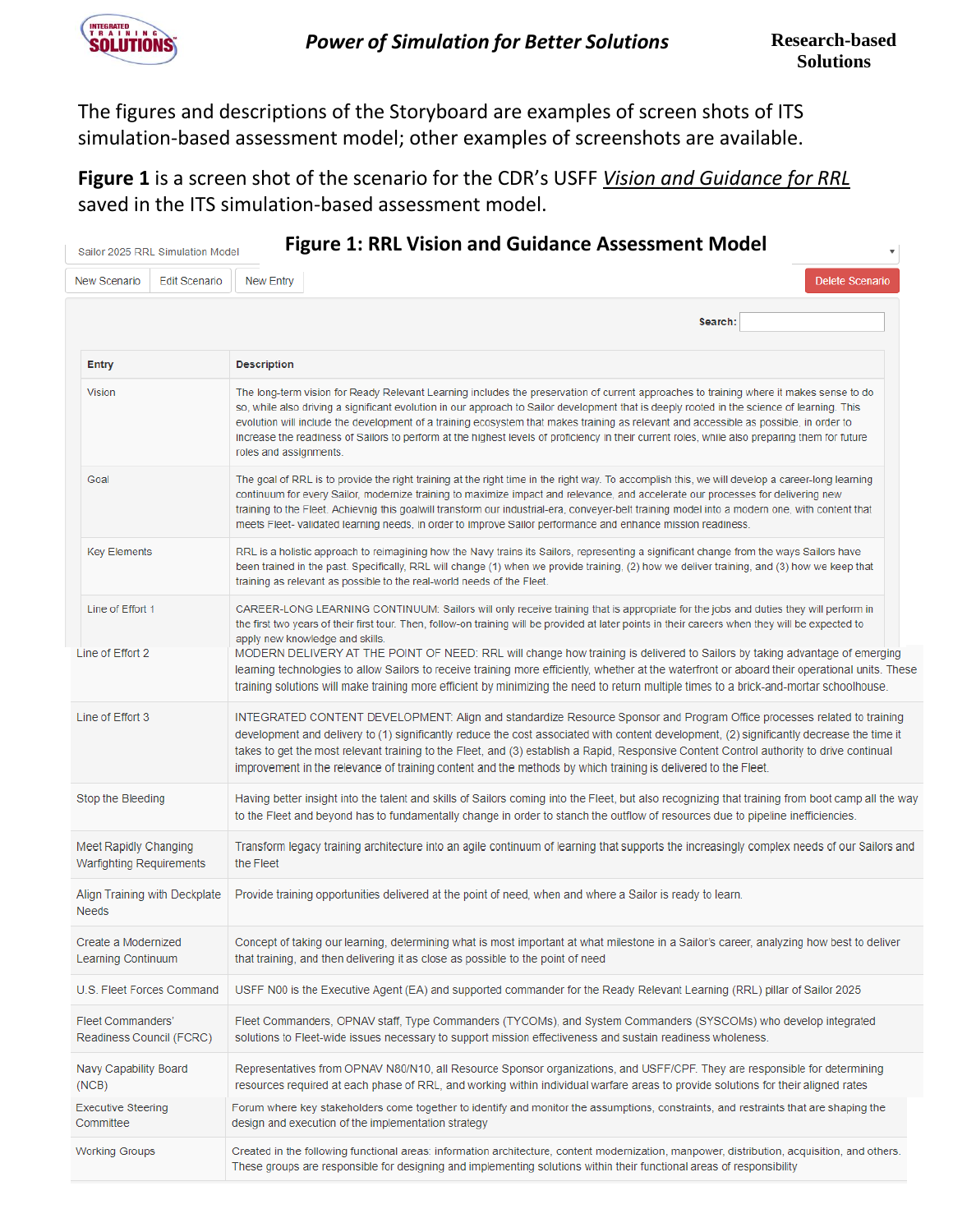

**Figure 2** illustrates an example of the structure for the RRL EA simulation assessment model.

# **Please note that all analyses and presentations are of Notional Data.**

**Screen shot 1** is the USFFC RRL organization used for model's structure.

**Screen shot 2** are the RRL LOEs (model categories) and components (model data items) **Screen shot 3** are the ratings being examined (stakeholders would provide inputs for analysis). The number of ratings illustrated in Screen Shot 3 is constrained by the screen size. The actual model includes all Navy Ratings.

**Screen shot 4** is the level of importance (value) and status reported by the stakeholders (ratings) for data items (Screen shot 2). For example, an Electrician's Mate (rating EM) might report 24/7 availability of RRL materials is a Level of Importance/Value of 5 (Must Have) and a status of Yellow (present, but not sufficient/needs to be improved).

# *There essentially is no realistic limit to the number of inputs that can be entered, saved, and analyzed in the model' s database.*



# **[Figure](http://www.itsnc.net/) 2: Simulation Model Structure**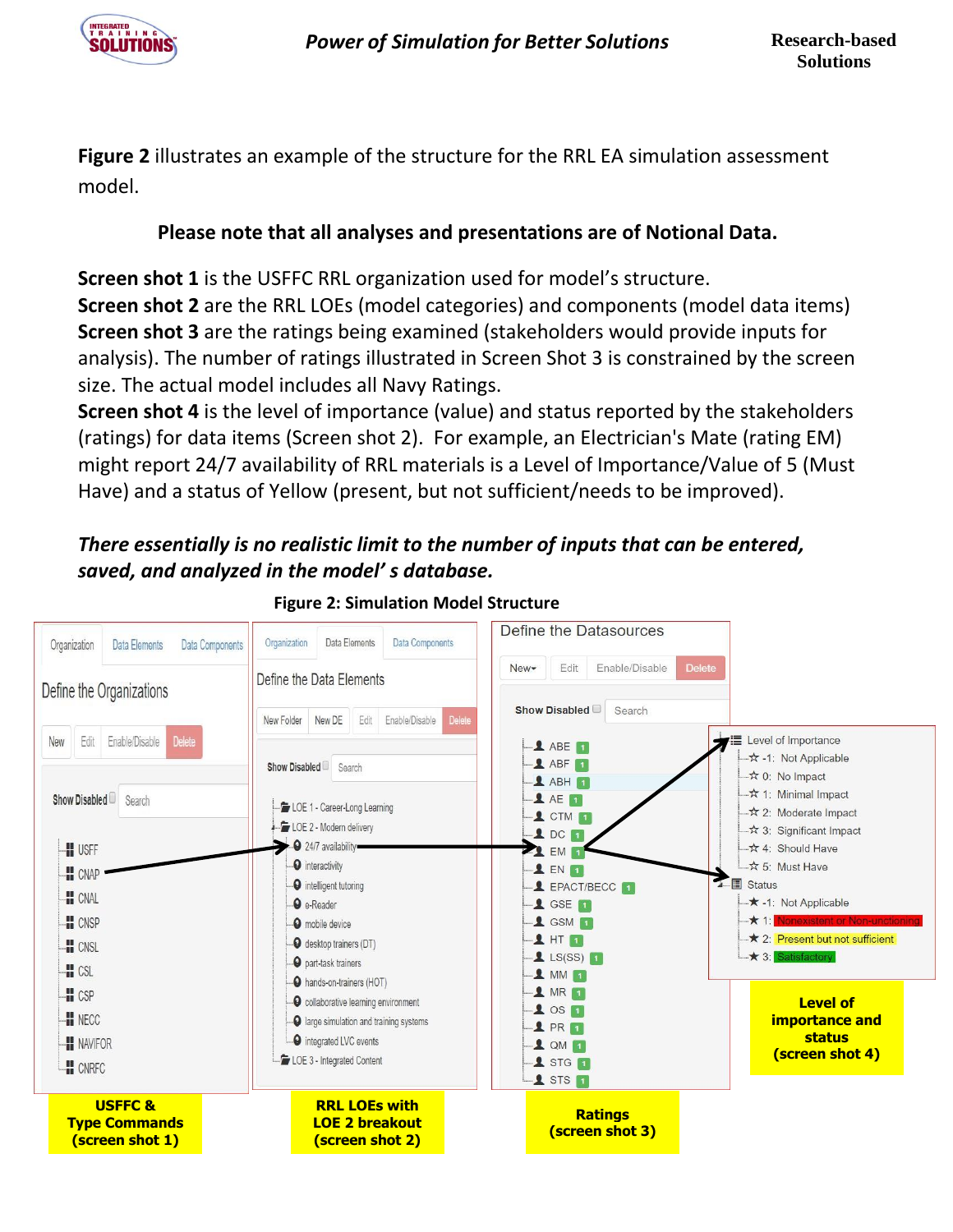**Figure 3** is an example of data analysis for the level of importance (0-5 number in the cell) and status (Green, Yellow, Red color in the cell) reported by Ratings for LOE 2 data item (e.g., 24/7 availability) presented as a Condensed Data File. This presentation includes the Ratings on the vertical axis across the top horizontal axis, data items on the left vertical axis, Type Commands as the organizations, as well as the level of importance and status reported by the Ratings for the data item. The overall (weighted average) level of importance and status are provided in the right vertical axis.

| Title                   | Organization   | ABE  | ABF  | ₹    | 뿡    | <b>E</b><br>U | ပ္မ  | 됦    | 룹    | EPACT/BECC | ш<br>G | <b>GSM</b> | 보    | ທີ<br>Sis. | ΜM   | ξ    | Overall |
|-------------------------|----------------|------|------|------|------|---------------|------|------|------|------------|--------|------------|------|------------|------|------|---------|
| LOE 2 - Modern delivery | <b>CNAP</b>    | 4.10 | 1.30 | 2.10 | 2.90 | 4.80          | 1.40 | 4.60 | 2.00 | 4.90       | 4.70   | 4.60       | 1.20 | 4.30       | 4.80 | 5.00 | 3.51    |
|                         | <b>CNAL</b>    | 1.20 | 1.40 | 3.10 | 1.10 | 2.30          | 5.00 | 3.30 | 2.70 | 1.80       | 2.80   | 3.80       | 3.80 | 2.30       | 1.50 | 5.00 | 2.74    |
|                         | <b>CNSP</b>    | 4.70 | 3.10 | 1.60 | 5.00 | 3.80          | 1.90 | 4.80 | 3.00 | 5.00       | 4.70   | 4.80       | 4.70 | 3.00       | 4.10 | 4.50 | 3.91    |
|                         | <b>CNSL</b>    | 1.70 | 4.40 | 3.30 | 1.20 | 1.30          | 4.90 | 3.90 | 1.90 | 3.00       | 1.50   | 2.50       | 4.20 | 5.00       | 1.80 | 4.70 | 3.02    |
| 24/7 availability       | <b>CSL</b>     | 3.40 | 3.90 | 3.10 | 2.70 | 2.90          | 1.10 | 1.40 | 3.30 | 1.20       | 4.80   | 3.50       | 2.40 | 5.00       | 5.00 | 5.00 | 3.25    |
|                         | <b>CSP</b>     | 1.30 | 5.00 | 5.00 | 1.20 | 5.00          | 4.50 | 2.50 | 4.60 | 1.10       | 1.20   | 3.00       | 2.90 | 2.60       | 5.00 | 5.00 | 3.33    |
|                         | <b>NECC</b>    | 5.00 | 2.90 | 3.90 | 3.20 | 4.60          | 2.10 | 2.00 | 4.10 | 3.00       | 1.70   | 1.50       | 1.90 | 5.00       | 1.20 | 4.40 | 3.10    |
|                         | <b>NAVIFOR</b> | 1.50 | 4.30 | 3.10 | 3.50 | 1.90          | 5.00 | 3.00 | 1.70 | 1.50       | 3.30   | 5.00       | 4.70 | 3.10       | 5.00 | 4.30 | 3.39    |
|                         | <b>CNRFC</b>   | 2.00 | 5.00 | 1.30 | 4.90 | 4.50          | 1.40 | 4.50 | 5.00 | 1.30       | 3.80   | 1.20       | 4.00 | 1.80       | 3.70 | 4.50 | 3.26    |
|                         | <b>CNAP</b>    | 3.20 | 4.70 | 1.60 | 3.00 | 1.80          | 3.20 | 5.00 | 3.00 | 1.60       | 3.10   | 2.80       | 5.00 | 4.30       | 1.30 | 2.10 | 3.05    |
|                         | <b>CNAL</b>    | 1.60 | 3.90 | 4.90 | 5.00 | 4.50          | 4.40 | 5.00 | 5.00 | 3.20       | 4.70   | 4.60       | 2.70 | 5.00       | 1.20 | 4.60 | 4.02    |
|                         | <b>CNSP</b>    | 1.90 | 3.40 | 4.50 | 1.50 | 4.00          | 1.10 | 4.40 | 5.00 | 4.20       | 1.30   | 4.70       | 1.20 | 2.00       | 2.90 | 2.70 | 2.99    |
|                         | <b>CNSL</b>    | 5.00 | 4.00 | 4.50 | 1.40 | 2.00          | 4.80 | 4.70 | 4.80 | 1.40       | 4.10   | 2.20       | 5.00 | 3.00       | 5.00 | 1.60 | 3.57    |
| interactivity           | <b>CSL</b>     | 3.30 | 1.70 | 5.00 | 1.30 | 4.20          | 5.00 | 4.80 | 4.20 | 5.00       | 1.20   | 3.20       | 4.60 | 1.80       | 4.50 | 1.20 | 3.40    |
|                         | <b>CSP</b>     | 5.00 | 1.60 | 1.30 | 4.40 | 1.20          | 2.10 | 5.00 | 3.80 | 4.20       | 5.00   | 4.70       | 3.70 | 1.40       | 5.00 | 1.70 | 3.34    |
|                         | <b>NECC</b>    | 2.60 | 3.00 | 2.50 | 3.10 | 5.00          | 4.70 | 1.30 | 1.20 | 1.80       | 4.50   | 4.70       | 3.10 | 1.90       | 5.00 | 2.20 | 3.11    |
|                         | <b>NAVIFOR</b> | 5.00 | 3.20 | 4.70 | 4.00 | 1.30          | 4.90 | 4.80 | 3.90 | 4.50       | 4.40   | 4.70       | 4.40 | 3.30       | 2.60 | 4.00 | 3.98    |
|                         | <b>CNRFC</b>   | 5.00 | 1.80 | 3.40 | 3.40 | 1.30          | 2.50 | 4.90 | 5.00 | 3.40       | 3.70   | 2.30       | 1.60 | 1.50       | 4.20 | 2.20 | 3.08    |
|                         | <b>CNAP</b>    | 3.50 | 5.00 | 5.00 | 4.30 | 5.00          | 1.20 | 3.00 | 3.70 | 4.70       | 4.10   | 1.90       | 4.70 | 1.30       | 1.20 | 1.90 | 3.37    |
|                         | <b>CNAL</b>    | 3.30 | 5.00 | 3.80 | 4.10 | 2.30          | 4.20 | 2.00 | 4.70 | 3.90       | 1.20   | 1.30       | 3.90 | 3.10       | 4.90 | 2.90 | 3.37    |
|                         | <b>CNSP</b>    | 4.70 | 4.20 | 3.70 | 1.10 | 3.10          | 3.80 | 4.60 | 4.10 | 4.00       | 4.50   | 2.00       | 5.00 | 5.00       | 1.60 | 5.00 | 3.76    |
|                         | <b>CNSL</b>    | 3.70 | 1.70 | 3.60 | 2.60 | 4.80          | 4.10 | 4.00 | 3.00 | 2.90       | 2.40   | 1.90       | 4.00 | 2.90       | 2.00 | 4.50 | 3.21    |
| intelligent tutoring    | <b>CSL</b>     | 1.90 | 3.00 | 2.60 | 4.70 | 5.00          | 3.80 | 5.00 | 2.90 | 4.70       | 4.20   | 3.20       | 5.00 | 4.80       | 2.00 | 1.40 | 3.61    |
|                         | <b>CSP</b>     | 4.70 | 4.20 | 1.70 | 2.00 | 1.40          | 1.30 | 4.50 | 5.00 | 4.10       | 2.50   | 3.00       | 3.80 | 1.70       | 5.00 | 1.80 | 3.11    |
|                         | <b>NECC</b>    | 4.60 | 5.00 | 4.70 | 5.00 | 5.00          | 1.90 | 2.60 | 3.10 | 5.00       | 4.50   | 1.80       | 4.70 | 1.80       | 4.30 | 3.10 | 3.81    |
|                         | <b>NAVIFOR</b> | 3.70 | 1.50 | 5.00 | 4.30 | 2.80          | 5.00 | 5.00 | 5.00 | 1.30       | 4.60   | 4.20       | 5.00 | 2.40       | 1.60 | 1.70 | 3.54    |
|                         | <b>CNRFC</b>   | 1.30 | 2.40 | 2.80 | 3.00 | 5.00          | 1.30 | 2.60 | 1.30 | 3.10       | 2.90   | 4.30       | 2.60 | 4.70       | 3.10 | 5.00 | 3.03    |

**[Figure](http://www.itsnc.net/) 3: Data Presented as a Condensed File**

The model can be set to visually present selected data items and/or levels or status. There is essentially no realistic limit on the number of data items that can be presented in this format. The visual presentation is made in near-real time. This presentation format is well suited for summary presentations of large data sets and conducting gap analysis.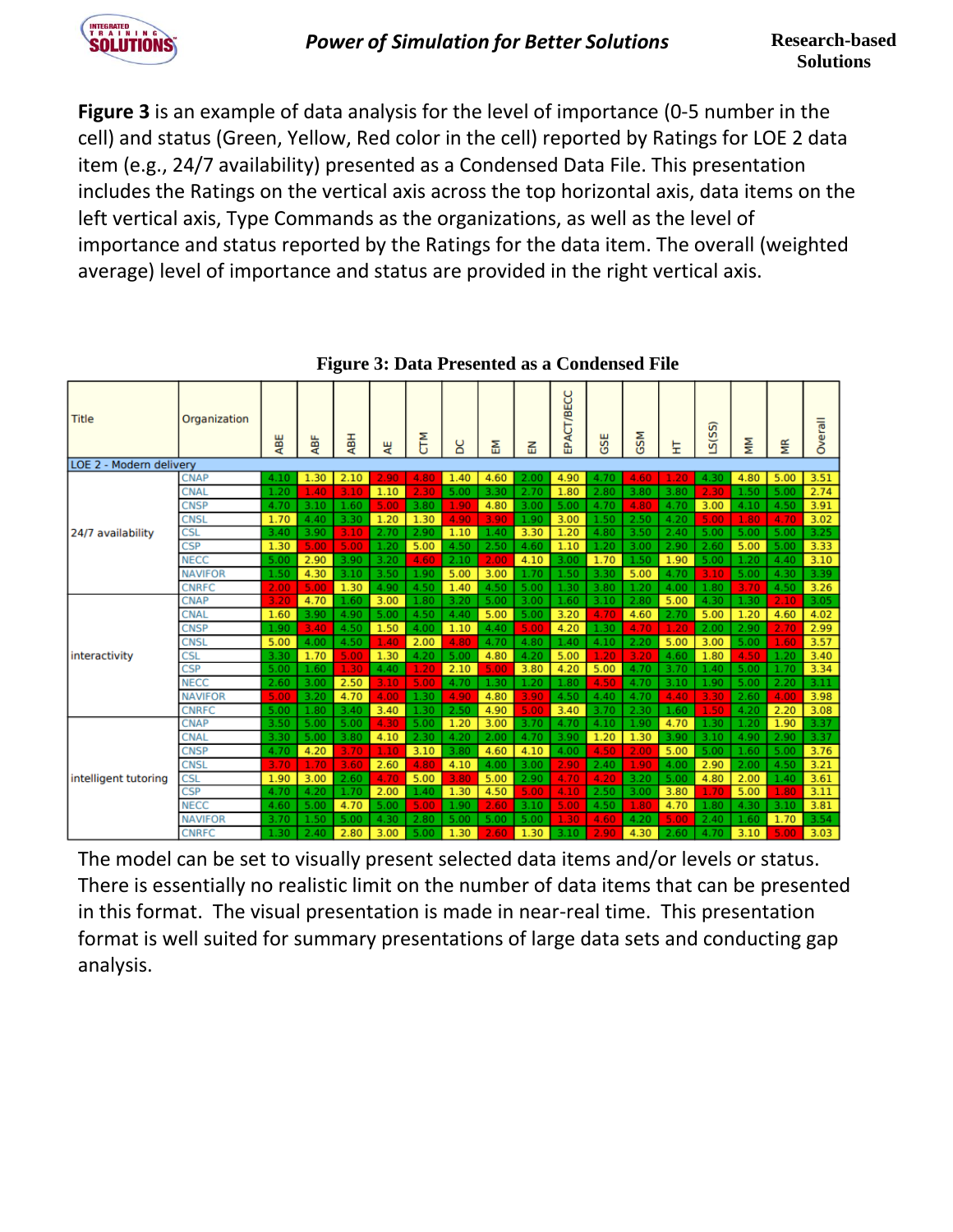

**Figure 4** is a screen shot of data reported by the Ratings that has been "rolled-up", analyzed and displayed as a web-based visual presentation at the level of individual Type Commands; e.g., CNAP in this example. The data presented are notional.



**[Figure](http://www.itsnc.net/) 4: Presentation of Data Rolled-up at the Type Command Level**

The length of the bar represents the stakeholder's reported level of satisfaction and the color represents the assessment/status for the data item; illustrated in Figure 4.

The presentation can be made for any number of data items saved in the database. It also can be tailored to filter and only present selected components Levels of Importance and Status.

The capabilities include downloading data items from the universe of data items to a smaller subset for closer examination and, for example, possibly additional actions such as preparing an Action Plan to "fix" an issue.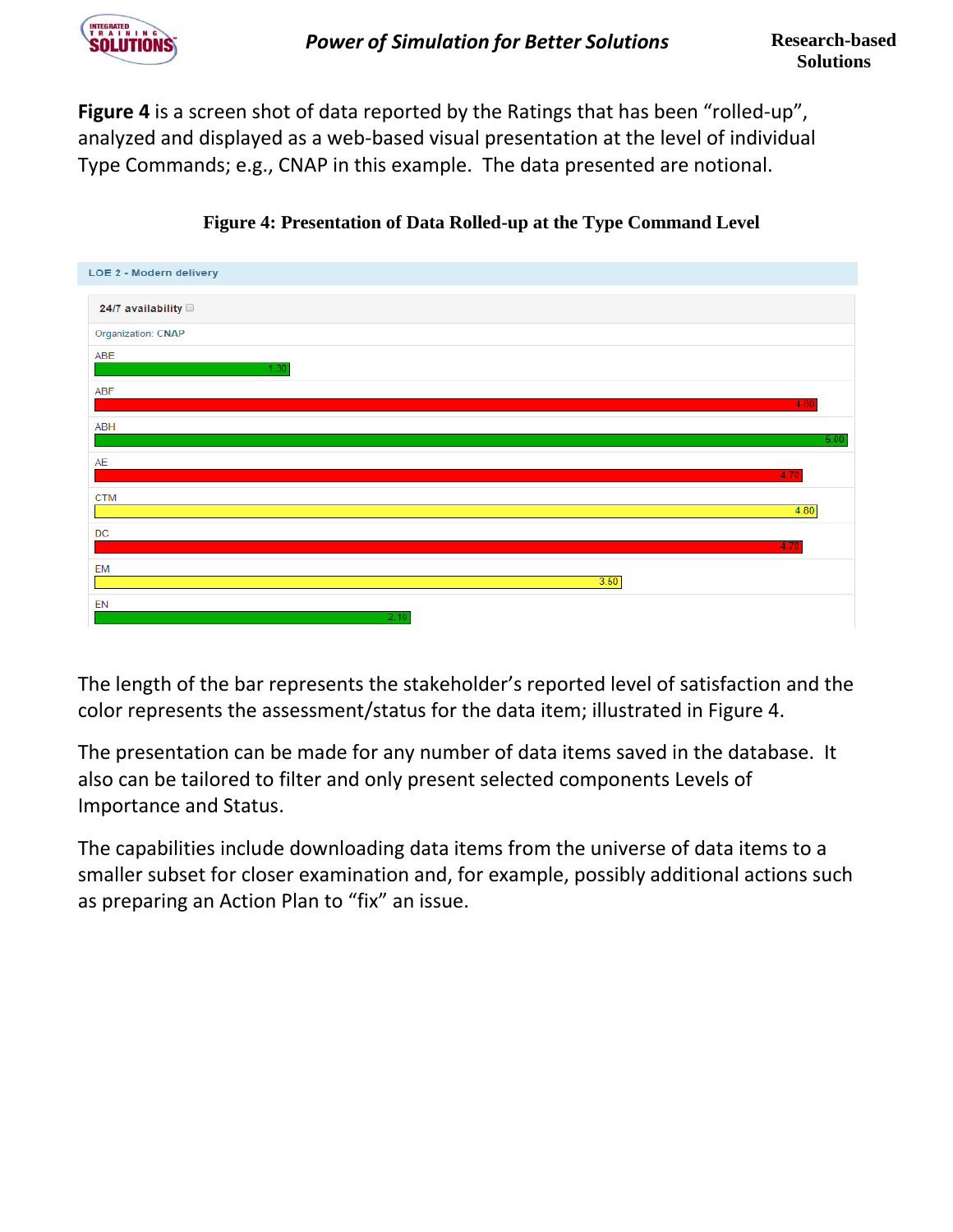

**Figure 5** is a screen shot of data reported by the Ratings that has been "rolled-up", analyzed and displayed as a web-based visual presentation at USFFC level.

# **[Figure](http://www.itsnc.net/) 5: Presentation of Data Rolled-up at the USFFC Level**

| LOE 2 - Modern delivery   |      |
|---------------------------|------|
| 24/7 availability         |      |
| <b>Organization: USFF</b> |      |
|                           | 4.10 |
| interactivity $\Box$      |      |
| <b>Organization: USFF</b> |      |
|                           | 5.00 |
| intelligent tutoring      |      |
| <b>Organization: USFF</b> |      |
|                           | 4.60 |
| e-Reader                  |      |
| <b>Organization: USFF</b> |      |
|                           | 4.80 |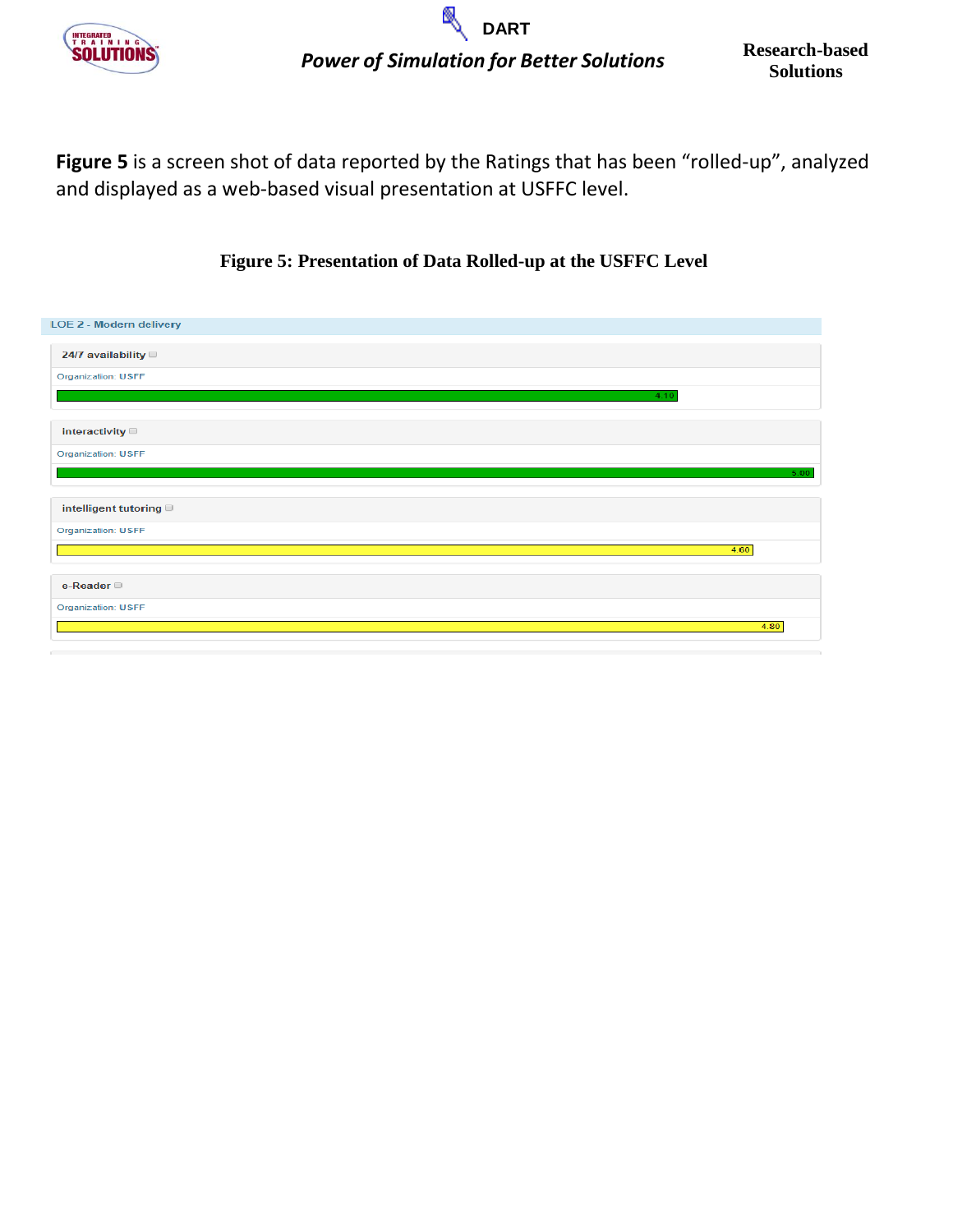

# **Solutions** *Power of Simulation for Better Solutions* **DART**

**Figure 6** is a screen shot comparing data between two points in-time for the same data items; supports trend analysis. This presentation is a rapid visual method for viewing progress over time. By hovering over any output, the details for the data value are displayed.

|                           | $\sim$<br>$-1$            |
|---------------------------|---------------------------|
| LOE 2 - Modern delivery   |                           |
| 24/7 availability         |                           |
| 08 Aug 2018 03:59:59 UTC  | 11 Aug 2018 03:59:59 UTC  |
| <b>Organization: USFF</b> | <b>Organization: USFF</b> |
| <b>USFF</b>               | <b>USFF</b>               |
| 1.40                      | 4.20                      |
| CNAP                      | CNAP                      |
| 1.10                      | 5.00                      |
| CNAL                      | CNAL                      |
| 4.00                      | 1.90                      |
| CNSP                      | CNSP                      |
| 1.70                      | 5.00                      |
| CNSL                      | <b>CNSL</b>               |
| 4.50                      | 2.90                      |
| Overall                   | Overall                   |
| 2.54                      | 3.80                      |

## **[Figure](http://www.itsnc.net/) 6: Comparison of Data between Different Points in Time**

**Figure 7** is an example for a Table of Contents generated in the model for detailed reports for Figure 7 above, with built in hyperlinks to desired content.

### **[Figure](http://www.itsnc.net/) 7: Table of Contents**

#### **Table Of Contents**

| collaborative learning environment (additional contact and the contact and the contact and the contact and the contact and the contact and the contact and the contact and the contact and the contact and the contact and the                                                                                                                                                                                                                                                                                 |  |  |  |  |  |  |  |  |  |  |  |  |
|----------------------------------------------------------------------------------------------------------------------------------------------------------------------------------------------------------------------------------------------------------------------------------------------------------------------------------------------------------------------------------------------------------------------------------------------------------------------------------------------------------------|--|--|--|--|--|--|--|--|--|--|--|--|
|                                                                                                                                                                                                                                                                                                                                                                                                                                                                                                                |  |  |  |  |  |  |  |  |  |  |  |  |
| $\textit{\textbf{interated LVC events}} \hspace{0.03in} \textit{\textbf{u}} \textit{\textbf{u}} \textit{\textbf{u}} \textit{\textbf{u}} \textit{\textbf{u}} \textit{\textbf{u}} \textit{\textbf{u}} \textit{\textbf{u}} \textit{\textbf{u}} \textit{\textbf{u}} \textit{\textbf{u}} \textit{\textbf{u}} \textit{\textbf{u}} \textit{\textbf{u}} \textit{\textbf{u}} \textit{\textbf{u}} \textit{\textbf{u}} \textit{\textbf{u}} \textit{\textbf{u}} \textit{\textbf{u}} \textit{\textbf{u}} \textit{\textbf{u$ |  |  |  |  |  |  |  |  |  |  |  |  |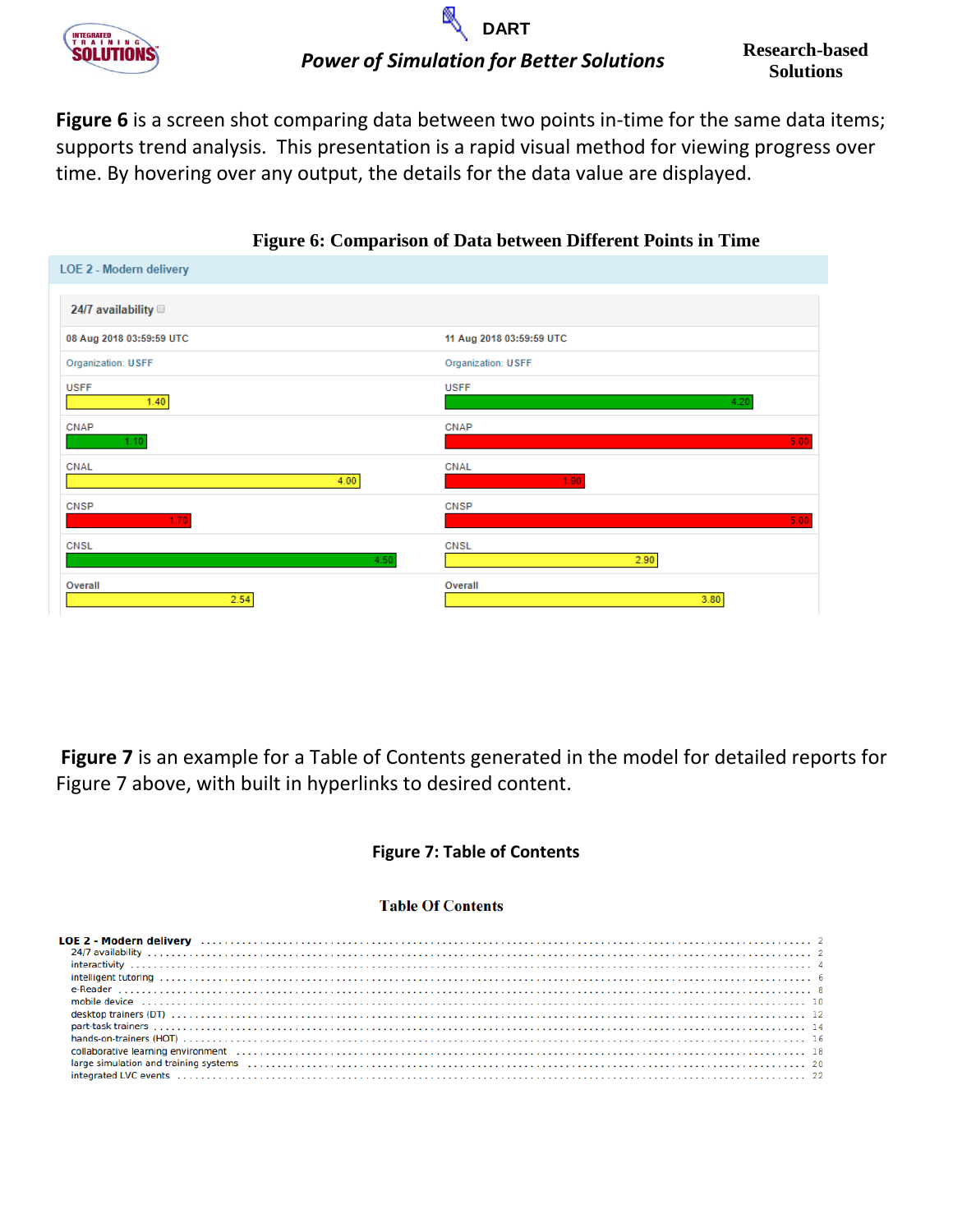

# **Solutions** *Power of Simulation for Better Solutions* **DART**

▧

**Research-based** 

**Figure 8** is a presentation of data in a detailed data file format. This format delivers data for research; it also supports project reports and monthly Status Reports.

# **[Figure](http://www.itsnc.net/) 8: Detailed Data Analysis**



#### **Details**

|           | <b>Status</b>            |      | Level of Importance |             |      |  |  |  |  |
|-----------|--------------------------|------|---------------------|-------------|------|--|--|--|--|
|           | <b>Mean</b>              |      |                     | <b>Mean</b> |      |  |  |  |  |
| 10        | $-$<br>$\sim$ $\sim$     | 0.88 | 10                  | 4.7         | 0.48 |  |  |  |  |
| 10        | 1.6                      | 0.52 | 10                  | 3.9         | 0.99 |  |  |  |  |
| 10        |                          |      | 10                  | 4.6         | 0.52 |  |  |  |  |
| 10        | 1.9                      | 0.52 | 10                  | 3.6         | 0.97 |  |  |  |  |
| ABE<br>AE | <b>ABF</b><br><b>ABH</b> |      |                     |             |      |  |  |  |  |

| <b>Stat Summary</b>   |                         |                         | <b>Status</b>   |                         |                         | Level of Importance     |                         |                |                   |  |  |  |
|-----------------------|-------------------------|-------------------------|-----------------|-------------------------|-------------------------|-------------------------|-------------------------|----------------|-------------------|--|--|--|
|                       | N                       |                         | <b>Mean</b>     | σ                       |                         | N                       | <b>Mean</b>             |                | σ                 |  |  |  |
| <b>CTM</b>            | 10                      |                         | з               | $\overline{\mathbf{o}}$ |                         | 10                      | s                       |                | $\overline{0}$    |  |  |  |
| DC                    | 10                      |                         | з               | 0                       |                         | 10                      | 4.6                     |                | 0.52              |  |  |  |
| <b>EM</b>             | 10                      |                         | 1.7             | 0.95                    |                         | 10                      | 2.1                     |                | 0.99              |  |  |  |
| EN                    | 10                      |                         | 1.2             | 0.42                    |                         | 10                      | 3.2                     |                | 0.92              |  |  |  |
| <b>EPACT/BECC</b>     | 10                      |                         | 2.2             | 0.63                    |                         | 10                      | 1.6                     |                | 0.7               |  |  |  |
| <b>GSE</b>            | 10                      |                         | 1.6             | 0.52                    |                         | 10                      | 3.9                     |                | 0.88              |  |  |  |
| <b>GSM</b>            | 10                      |                         | 2.1             | 0.88                    |                         | 10                      | 4.3                     |                | 0.48              |  |  |  |
| HT                    | 10                      |                         | 2.7             | 0.48                    |                         | 10                      | 4.7                     |                | 0.48              |  |  |  |
| LS(SS)                | 10                      |                         | 3               | 0                       |                         | 10                      | 4.4                     |                | 0.52              |  |  |  |
| <b>MM</b>             | 10                      |                         | 3               | 0                       |                         | 10                      | 5                       |                | $\mathbf 0$       |  |  |  |
| <b>MR</b>             | 10                      |                         | 1.5             | 0.53                    |                         | 10                      | 5                       |                | $\overline{0}$    |  |  |  |
| Overall               | 150                     |                         | 2.21            | 0.84                    |                         | 150                     | 4.04                    |                | 1.19              |  |  |  |
| <b>Frequency Data</b> | <b>Status</b>           |                         |                 |                         |                         | Level of Importance     |                         |                |                   |  |  |  |
|                       |                         |                         |                 | $\mathbf o$             | ı                       | $\overline{\mathbf{z}}$ | з                       | 4              | 5                 |  |  |  |
| ABE                   | з                       | з                       | 4               | $\mathbf 0$             | o                       | o                       | $\overline{\mathbf{o}}$ | 3              | $\overline{\tau}$ |  |  |  |
| <b>ABF</b>            | 4                       | 6                       | $\overline{0}$  | $\overline{0}$          | $\overline{0}$          | $\overline{0}$          | 5                       | ı              | 4                 |  |  |  |
| <b>ABH</b>            | 0                       | o                       | 10              | 0                       | 0                       | o                       | o                       | 4              | 6                 |  |  |  |
| AE                    | 6                       | 4                       | 0               | $\overline{0}$          | $\overline{0}$          | $\overline{0}$          | 7                       | $\overline{0}$ | 3                 |  |  |  |
| <b>CTM</b>            | 0                       | 0                       | 10              | 0                       | 0                       | o                       | 0                       | 0              | 10                |  |  |  |
| DC                    | $\overline{0}$          | $\overline{\mathbf{o}}$ | 10              | $\overline{0}$          | $\overline{0}$          | $\overline{0}$          | $\overline{\mathbf{o}}$ | 4              | 6                 |  |  |  |
| EM                    | 6                       | 1                       | з               | 0                       | 4                       | 1                       | 5                       | 0              | 0                 |  |  |  |
| EN                    | 8                       | $\overline{2}$          | $\mathbf 0$     | $\mathbf 0$             | o                       | 3                       | $\overline{\mathbf{2}}$ | 5              | $\bf{0}$          |  |  |  |
| <b>EPACT/BECC</b>     | 1                       | 6                       | з               | $\circ$                 | 5                       | 4                       | ı                       | $\overline{0}$ | $\overline{0}$    |  |  |  |
| <b>GSE</b>            | 4                       | 6                       | 0               | 0                       | 0                       | o                       | 4                       | з              | 3                 |  |  |  |
| <b>GSM</b>            | з                       | 3                       | 4               | $\overline{0}$          | $\overline{\mathbf{o}}$ | $\overline{\mathbf{o}}$ | $\overline{\mathbf{o}}$ | 7              |                   |  |  |  |
| HT                    | 0                       | з                       | 7               | 0                       | 0                       | 0                       | 0                       | з              | 7                 |  |  |  |
| LS(SS)                | $\overline{\mathbf{o}}$ | $\overline{0}$          | 10              | $\mathbf 0$             | 0                       | o                       | o                       | 6              | 4                 |  |  |  |
| <b>MM</b>             | $\overline{0}$          | $\overline{0}$          | 10              | $\overline{0}$          | $\overline{0}$          | $\overline{0}$          | O                       | $\overline{0}$ | 10                |  |  |  |
| <b>MR</b>             | 5                       | 5                       | 0               | 0                       | 0                       | o                       | o                       | 0              | 10                |  |  |  |
| Overall               | 40                      | 39                      | $\overline{71}$ | $\overline{0}$          | 9                       | 8                       | 24                      | 36             | 73                |  |  |  |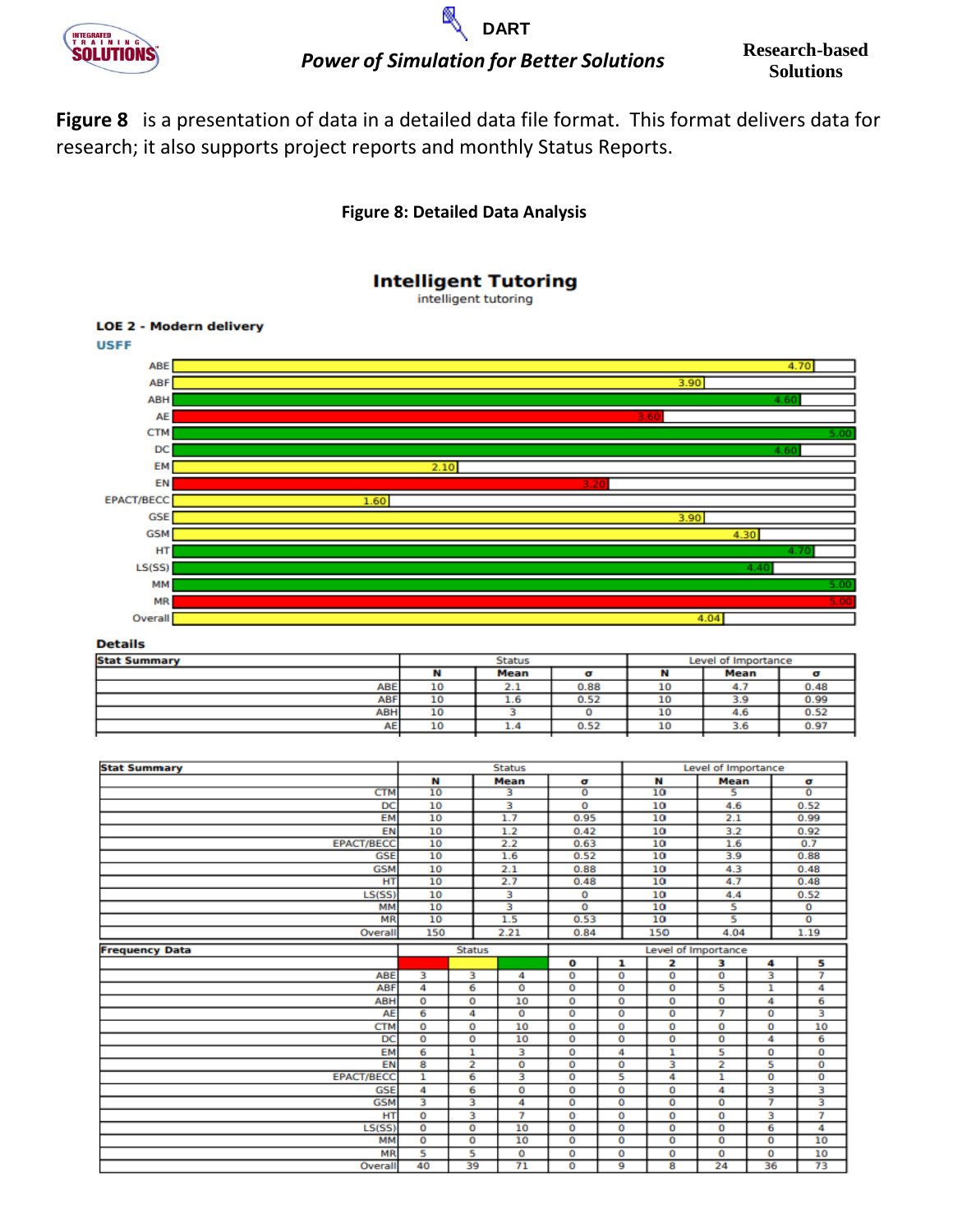

.

**Figure 9** is an example of capabilities for an on-line worksheet with automation that is used for creating, maintaining, and tracking Action Plans. In this example, the format includes an overall assessment (upper left corner), title, lead, assistants, author, and major description. The format can be customized to meet client needs to include rearranging size, number and shape of the template data fields.

#### **Figure 9: Action Plan Template**

|                                            | Assessment                                                                                                                                                                                                                                                                                                                                                                                                                                                                                     |                                  | <b>Action Plan</b>                                                                                                                                                                                                                                                                                                                                              |                                  |                                                                     |                      | N <sub>2N3</sub>                                                                                                                                                                                                                                                                                                                                                                                                                                                                                                                                 |
|--------------------------------------------|------------------------------------------------------------------------------------------------------------------------------------------------------------------------------------------------------------------------------------------------------------------------------------------------------------------------------------------------------------------------------------------------------------------------------------------------------------------------------------------------|----------------------------------|-----------------------------------------------------------------------------------------------------------------------------------------------------------------------------------------------------------------------------------------------------------------------------------------------------------------------------------------------------------------|----------------------------------|---------------------------------------------------------------------|----------------------|--------------------------------------------------------------------------------------------------------------------------------------------------------------------------------------------------------------------------------------------------------------------------------------------------------------------------------------------------------------------------------------------------------------------------------------------------------------------------------------------------------------------------------------------------|
|                                            | Lead: Robert Helms<br>Assistant(s): Wendy Ruffiuex                                                                                                                                                                                                                                                                                                                                                                                                                                             |                                  | Author: Bob Helms                                                                                                                                                                                                                                                                                                                                               |                                  |                                                                     |                      |                                                                                                                                                                                                                                                                                                                                                                                                                                                                                                                                                  |
|                                            |                                                                                                                                                                                                                                                                                                                                                                                                                                                                                                |                                  | <b>Major Objective Description</b>                                                                                                                                                                                                                                                                                                                              |                                  |                                                                     |                      |                                                                                                                                                                                                                                                                                                                                                                                                                                                                                                                                                  |
|                                            | Identify, prioritize, and fill gaps for major issues contributing to success of the organization                                                                                                                                                                                                                                                                                                                                                                                               |                                  |                                                                                                                                                                                                                                                                                                                                                                 |                                  |                                                                     |                      |                                                                                                                                                                                                                                                                                                                                                                                                                                                                                                                                                  |
|                                            | <b>Supporting Tasks</b>                                                                                                                                                                                                                                                                                                                                                                                                                                                                        |                                  |                                                                                                                                                                                                                                                                                                                                                                 |                                  |                                                                     |                      | <b>Metrics</b>                                                                                                                                                                                                                                                                                                                                                                                                                                                                                                                                   |
| 2.<br>3.<br>4.<br>5.<br>6.<br>7.<br>8.     | Determine data elements/items for analysis<br>Determine organizational structure to be examined<br>Determine informed sources available to provide input to the<br>analysis<br>Management structure available to supervise conduct of the<br>exercise<br>Determine level of importance and status of critical issues<br>Prioritize and assign issues for implementing actions<br>Execute implementation plans to fill gaps plans selected for action                                           |                                  |                                                                                                                                                                                                                                                                                                                                                                 | З.<br>4.<br>5.<br>6.<br>7.<br>8. | objectives<br>issue Status determined for each issue<br>implemented |                      | 100% of data elements confirmed via test drive<br>100% of relevant organizational structure determined<br>Sufficient number of informed sources available to meet<br>requirements for statistical relevant research<br>Management structure supervises conduct of the simulation to a<br>successful conclusion that meets 100%-95% of the exercise<br>Critical issues identified Level of importance determined for each<br>90 % of issues representing gaps assigned for action<br>100%-95% of plans selected for action to fill gaps are being |
|                                            | <b>Milestones and Goals</b>                                                                                                                                                                                                                                                                                                                                                                                                                                                                    |                                  | <b>Current Status</b>                                                                                                                                                                                                                                                                                                                                           |                                  |                                                                     |                      | <b>Issues for CMD Group</b>                                                                                                                                                                                                                                                                                                                                                                                                                                                                                                                      |
| $\mathbf{2}$<br>3.<br>4.<br>6.<br>7.<br>8. | Critical issues identified & verified in 30<br>days<br>Data elements identified and confirmed in<br>14 days<br>Organizational structure determined and<br>confirmed in 5 days<br>Sufficient informed sources determined<br>available in 10 days<br>100% 95% of the exercise schedule is met<br>Level of importance and status determined<br>in 60 days<br>Implementing actions begin within 30 days<br>of assignment<br>Plans are being implemented within 30<br>45 days assignment for action | 2.<br>3.<br>4.<br>5.<br>6.<br>8. | $\rightarrow$ Work is on schedule<br>J - SME availability to identify data<br>elements/items<br><b>■→● Task/Decision on track</b><br><b>●→● Task/Decision on track</b><br>→ → Pactors impacting projected<br>a + a Availability of sources to provide<br>input<br>U→D Work is underway for 6 plans<br>→→ 5-3 plans identified for execution<br>have not started |                                  | completionTask/Decision completed                                   | 1.<br>5.<br>6.<br>7. | Pending output of another project<br>Pending discussions with another<br>directorate<br>Pending Command Group guidance<br>Pending discussions with another<br>directorate<br>Pending approval by higher headquarters                                                                                                                                                                                                                                                                                                                             |

Figure 9 illustrates changes between any two points in time; the changes can be compared and visually presented; note the assessment change from Red (Not present or not operational) to Yellow (Functioning, but needs to be improved). These capabilities support evaluating alternatives as well as tracking and comparing changes over time (trend analysis).

Authorized Users create implementation/action plans by entering text and/or data from drop down tabs in specified fields; these entries are date/time stamped, saved, and downloaded to a digital file. The fields for entering text can be individualized or customized to meet requirements. The plans are created in the database and downloaded in essentially real-time; like the visual presentations of data analysis, these plans download in a format that can be used easily and quickly for visual presentations such a PowerPoint and Word file documents.